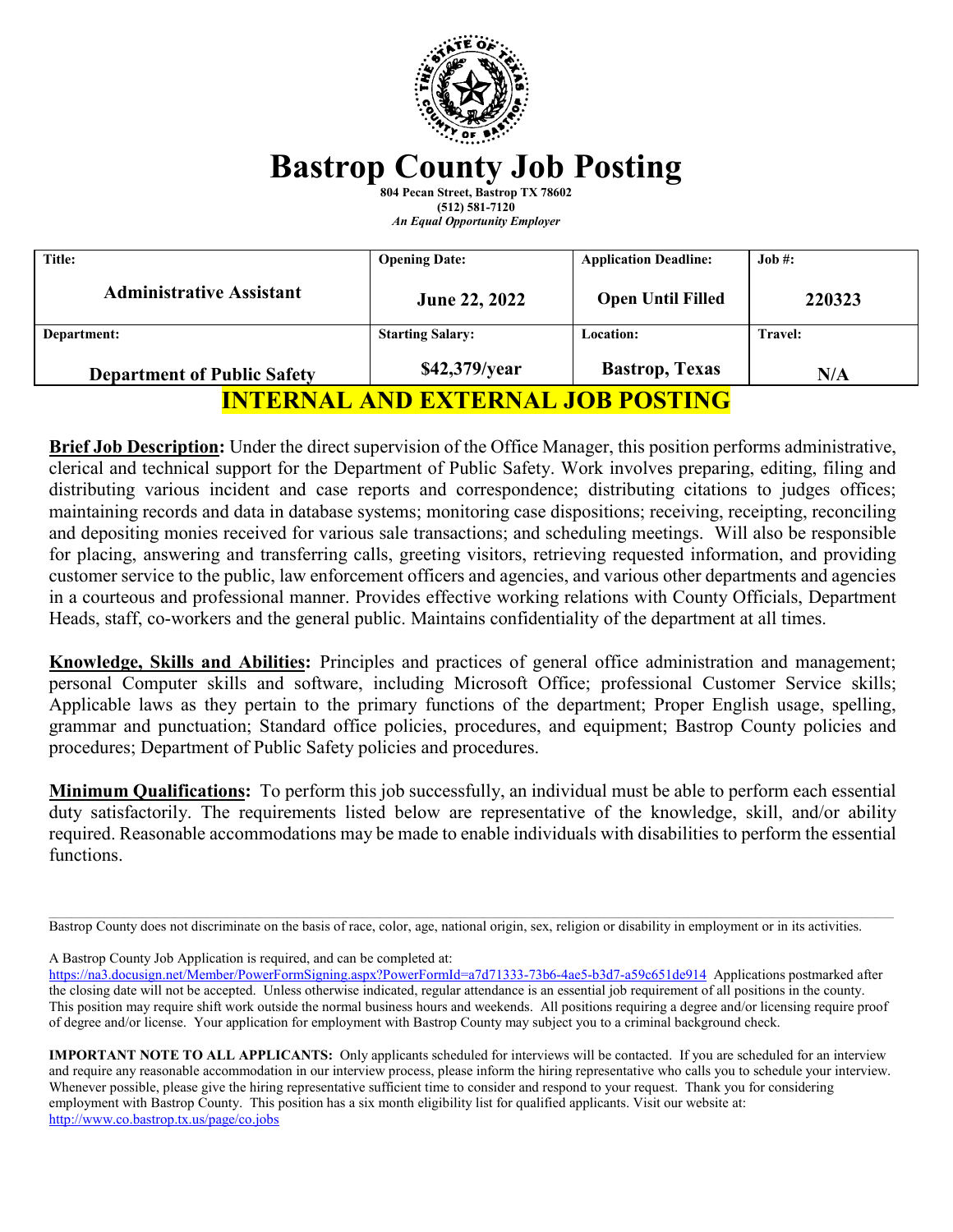

# **BASTROP COUNTY, TEXAS Job Description**

*Job Title: Administrative Assistant*

**Department:** Department of Public Safety **FLSA Status:** Non Exempt

## **Reports To:** Office Manger

**SUMMARY:** Under the direct supervision of the Office Manager, this position performs administrative, clerical and technical support for the Department of Public Safety. Work involves preparing, editing, filing and distributing various incident and case reports and correspondence; distributing citations to judges offices; maintaining records and data in database systems; monitoring case dispositions; receiving, receipting, reconciling and depositing monies received for various sale transactions; and scheduling meetings. Will also be responsible for placing, answering and transferring calls, greeting visitors, retrieving requested information, and providing customer service to the public, law enforcement officers and agencies, and various other departments and agencies in a courteous and professional manner. Provides effective working relations with County Officials, Department Heads, staff, co-workers and the general public. Maintains confidentiality of the department at all times.

## **SUPERVISION RECEIVED AND EXERCISED:**

Receives supervision from the Office Manager;

Exercises no supervision.

## **ESSENTIAL DUTIES AND RESPONSIBILITIES** include the following:

- 1. Prepares, researches, edits, files and distributes various Highway Patrol reports, documents and records such as traffic case reports, criminal case reports, crash reports, statistical reports, memorandums, correspondence, statements, complaints, affidavits, open records requests and subpoenas; Maintains confidentiality and security of all Department of Public Safety Highway Patrol information and systems;
- 2. Provides judge's offices with all citations; monitors case dispositions; notifies appropriate agencies and individuals of court dates and times; maintains record retention files and enters all applicable information into data base systems;
- 3. Provides exceptional customer service to Law Enforcement agencies and officers, District Attorney's, County employees, Department Heads, and the general public, both in person and by phone; this includes placing, answering and transferring calls, greeting visitors, and providing and assisting with the retrieval of requested information in a courteous and professional manner;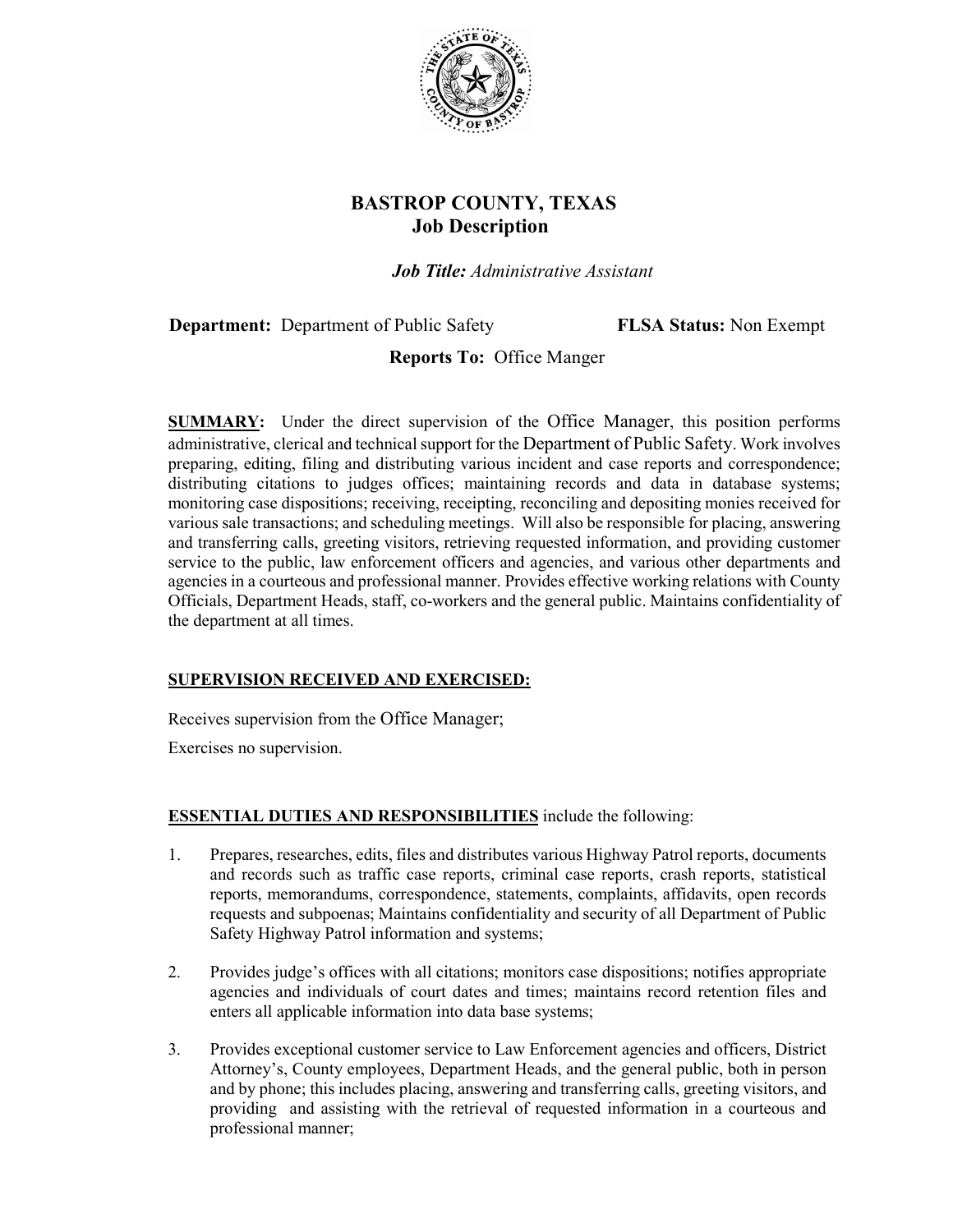- 4. Receives, receipts, reconciles and deposits monies received for various sale transactions such as crash reports and open record request; schedules meetings as requested;
- 5. Ensures that the rules of the Texas Penal Code governing case processing and filing requirements are followed;
- 6. Works as part of a team and maintains a cooperative, helpful attitude towards fellow workers, supervisors, and the general public;

**OTHER FUNCTIONS:** Performs other job related duties as directed by supervisor(s). **Regular attendance is considered an Essential Function of this job. NOTE:** The essential functions describe the general nature and level of work being performed by employees holding this position. This is not intended to be a comprehensive listing of all duties and responsibilities required, nor is all duties listed necessarily performed by any one employee so classified.

**MINIMUM QUALIFICATIONS:** To perform this job successfully, an individual must be able to perform each essential duty satisfactorily. The requirements listed below are representative of the knowledge, skill, and/or ability required. Reasonable accommodations may be made to enable individuals with disabilities to perform the essential functions.

#### **Knowledge of:**

Principles and practices of general office administration and management; Personal Computer skills and software, including Microsoft Office (Excel, Word and Powerpoint); Professional Customer Service skills; Applicable laws as they pertain to the primary functions of the department; Basic accounting fundamentals; Proper English usage, spelling, grammar and punctuation; Standard office policies, procedures, and equipment; Bastrop County policies and procedures Department of Public Safety policies and procedures.

#### **Ability to:**

Perform multiple tasks simultaneously in a timely manner; Analyze, process, record, and file legal and public documents; Record and disseminate accurate information from telephone conversations, meetings, and personal contact; Communicate clearly and concisely, both verbally and in writing; Understand and follow verbal and written instructions; Complete routine business correspondence; Be detail oriented, and have strong communication, interpersonal, problem solving, analytical, organizational, conflict resolution, and stress tolerance skills; Effectively speak to small audiences to convey information; Properly interpret, understand and make decisions in accordance with laws, regulations and policies; Conduct business with the public in a professional, courteous manner; Function independently, exercise good judgment, manage multiple projects, and meet deadlines; Establish and maintain effective working relationships with those contacted in the course of the job; Demonstrate personal communication skills including effective telephone skills and public speaking; Operate equipment required to perform essential job functions; Work independently in the absence of supervision;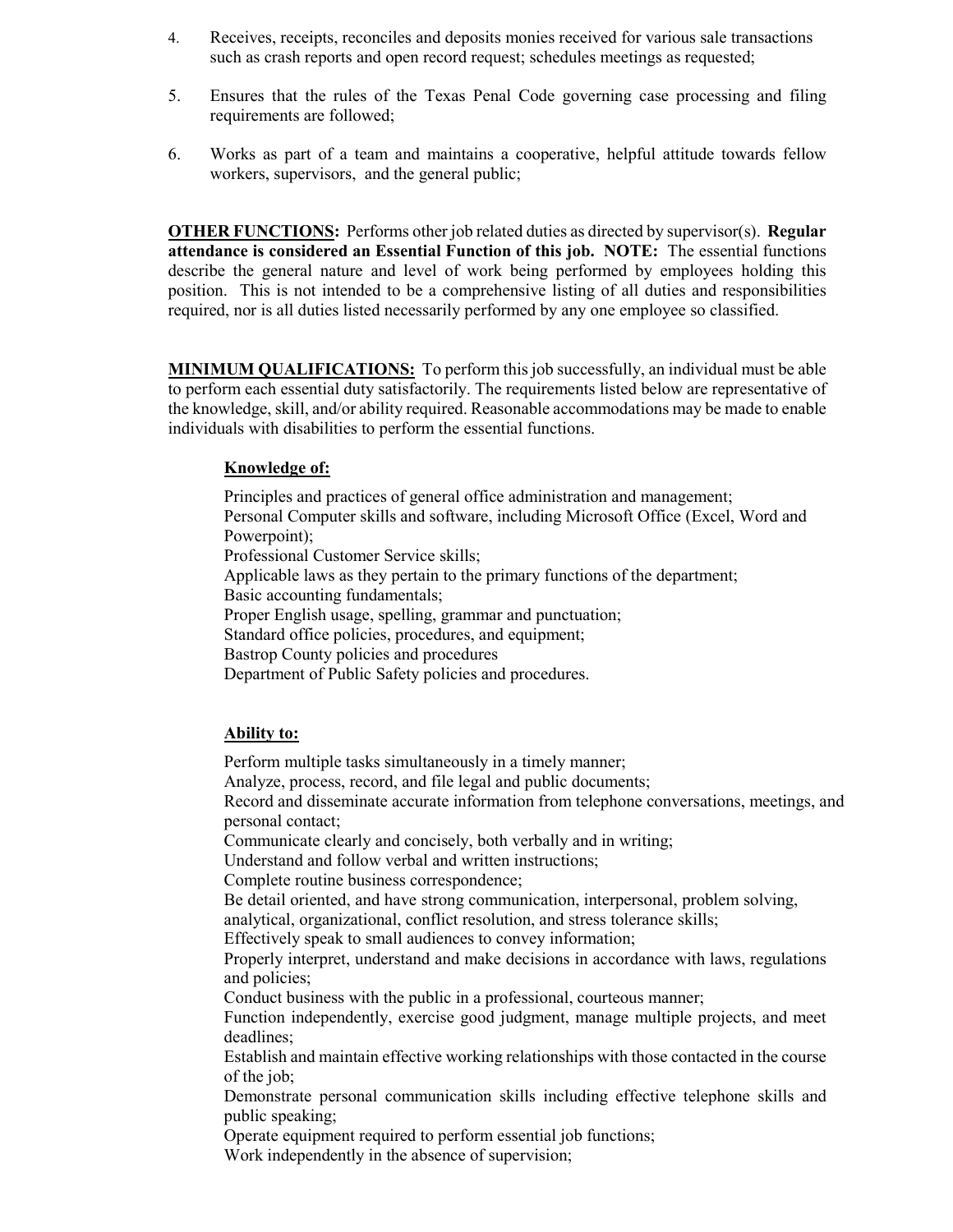Work in a safety-conscious environment and to follow and promote good safety practices;

Handle exposure to potentially hostile individuals;

Maintain confidentiality of information encountered in work activities at all times.

#### **Physical Demands:**

The physical demands described here are representative of those that must be met by an employee to successfully perform the essential duties of this job. Reasonable accommodations may be made to enable individuals with disabilities to perform the essential functions.

Maintain effective audio-visual discrimination and perception needed for:

Making observations, reading and writing, operating assigned equipment, and communicating with others;

Employee must have visual abilities including close vision, distance vision, depth perception, peripheral vision, and the ability to adjust focus.

Maintain physical condition needed to accomplish the performance of assigned duties and responsibilities, which may include:

Walking, sitting, or standing for long periods of time; Lifting and carrying materials weighing up to 25 pounds such as files or stacks of records; Occasional climbing, stooping, crawling, squatting,  $\&$ /or kneeling.

Maintain mental capacity sufficient to accomplish the performance of assigned duties and responsibilities, which may include:

Handling stressful situations;

Interpreting federal and state laws and regulations;

Effective interaction and communication with others;

Preparing clear and concise reports;

Making sound decisions in a manner consistent with the essential job functions.

**EXPERIENCE, EDUCATION, and LICENSING:** Any combination of experience and training that would likely provide the required knowledge and abilities is qualifying. A typical way to obtain the knowledge and abilities would be:

#### **Experience:**

One (1) to three (3) years previous administrative experience or experience performing general clerical work in an office setting.

#### **Education:**

High School diploma or equivalent.

#### **Licensing:**

Possession of a valid Texas driver license; No Class B or above convictions.